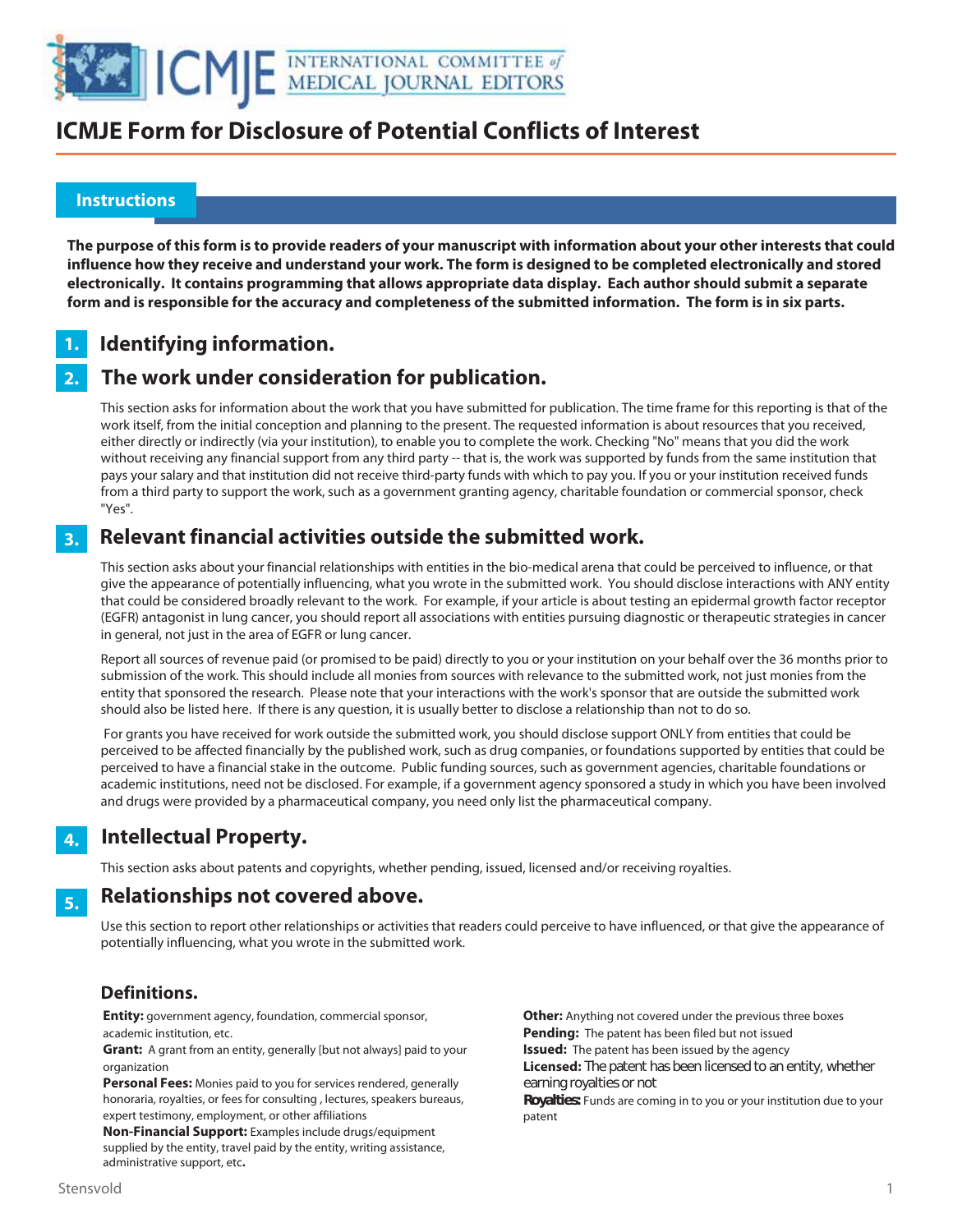

| <b>Section 1.</b>                                  | <b>Identifying Information</b>                    |                                     |                             |
|----------------------------------------------------|---------------------------------------------------|-------------------------------------|-----------------------------|
| 1. Given Name (First Name)<br><b>Christen Rune</b> |                                                   | 2. Surname (Last Name)<br>Stensvold | 3. Date<br>03-February-2015 |
|                                                    | 4. Are you the corresponding author?              | $\sqrt{Y}$ es<br>No                 |                             |
| 5. Manuscript Title                                | Cryptosporidium infections in Denmark, 2010-2014  |                                     |                             |
|                                                    | 6. Manuscript Identifying Number (if you know it) |                                     |                             |

# **The Work Under Consideration for Publication**

Did you or your institution **at any time** receive payment or services from a third party (government, commercial, private foundation, etc.) for any aspect of the submitted work (including but not limited to grants, data monitoring board, study design, manuscript preparation, statistical analysis, etc.)?

Are there any relevant conflicts of interest?  $\Box$  Yes  $\Box$  No

## **Relevant financial activities outside the submitted work. Section 3. Relevant financial activities outset**

Place a check in the appropriate boxes in the table to indicate whether you have financial relationships (regardless of amount of compensation) with entities as described in the instructions. Use one line for each entity; add as many lines as you need by clicking the "Add +" box. You should report relationships that were **present during the 36 months prior to publication**.

Are there any relevant conflicts of interest?  $\Box$  Yes  $\Box$  No

# **Intellectual Property -- Patents & Copyrights**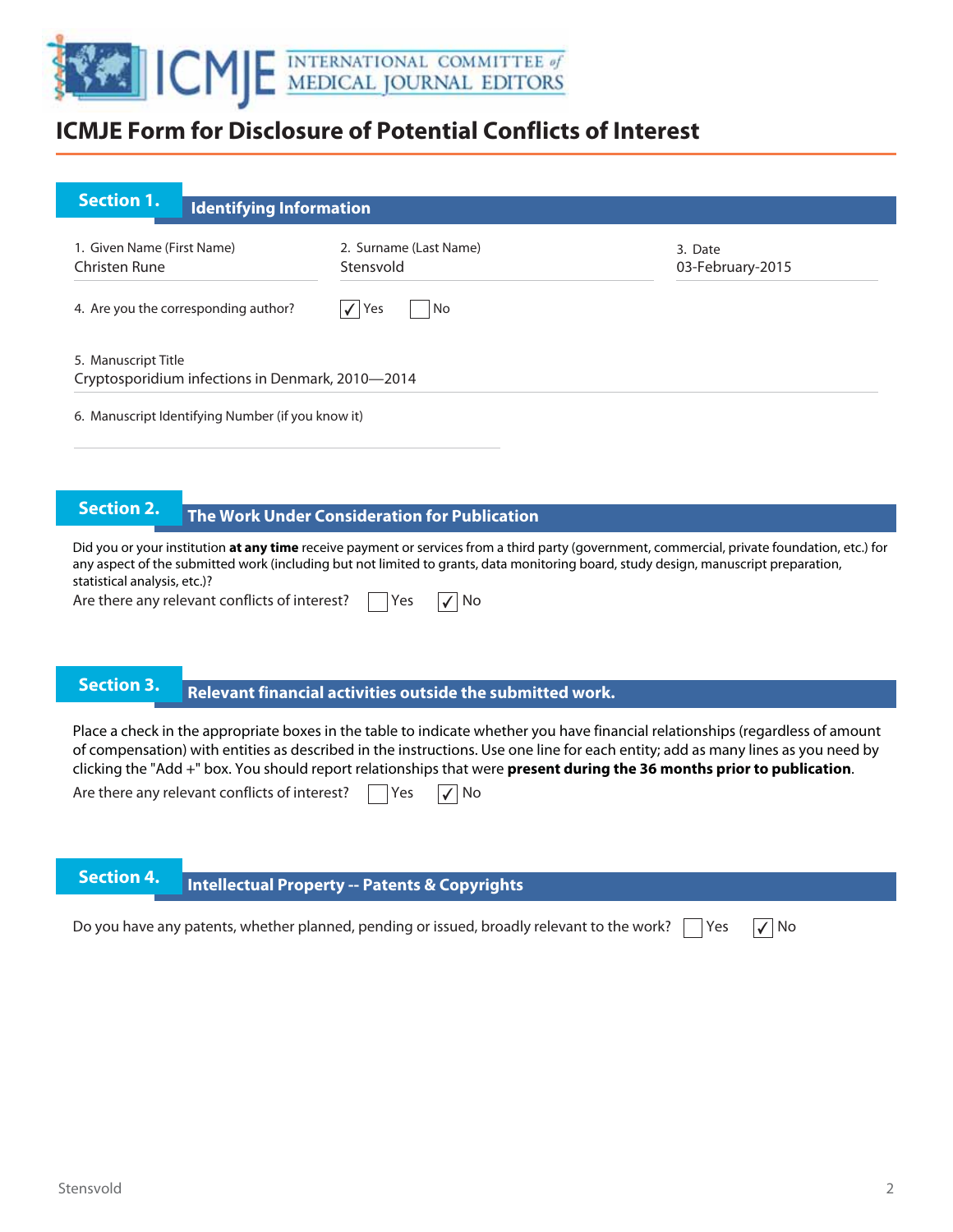

## **Section 5.** Relationships not covered above

Are there other relationships or activities that readers could perceive to have influenced, or that give the appearance of potentially influencing, what you wrote in the submitted work?

Yes, the following relationships/conditions/circumstances are present (explain below):

 $\sqrt{\ }$  No other relationships/conditions/circumstances that present a potential conflict of interest

At the time of manuscript acceptance, journals will ask authors to confirm and, if necessary, update their disclosure statements. On occasion, journals may ask authors to disclose further information about reported relationships.

## **Section 6. Disclosure Statement**

Based on the above disclosures, this form will automatically generate a disclosure statement, which will appear in the box below.

Dr. Stensvold has nothing to disclose.

### **Evaluation and Feedback**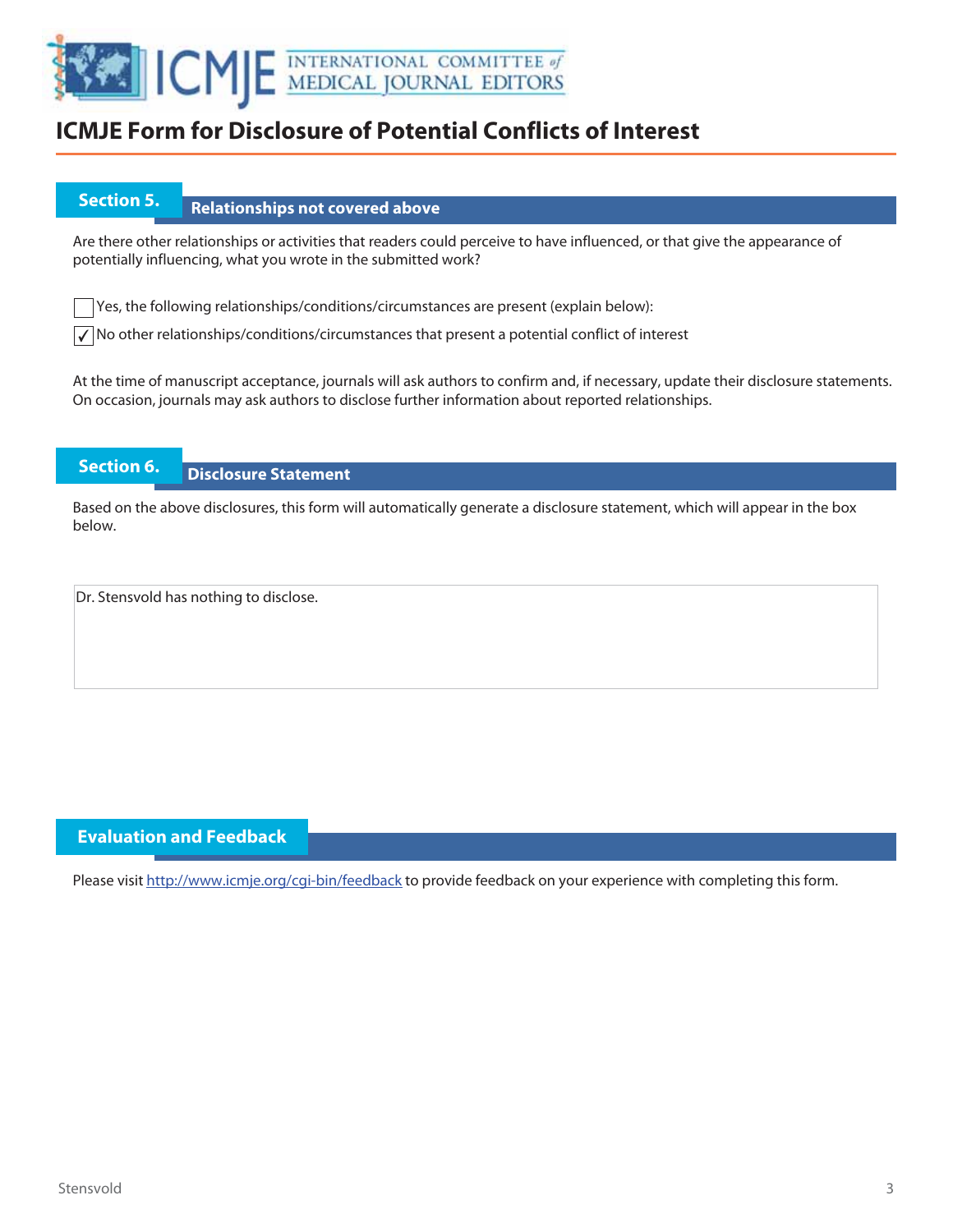

### **Instructions**

The purpose of this form is to provide readers of your manuscript with information about your other interests that could influence how they receive and understand your work. The form is designed to be completed electronically and stored electronically. It contains programming that allows appropriate data display. Each author should submit a separate form and is responsible for the accuracy and completeness of the submitted information. The form is in six parts.

#### 1. **Identifying information.**

### The work under consideration for publication.

This section asks for information about the work that you have submitted for publication. The time frame for this reporting is that of the work itself, from the initial conception and planning to the present. The requested information is about resources that you received, either directly or indirectly (via your institution), to enable you to complete the work. Checking "No" means that you did the work without receiving any financial support from any third party - that is, the work was supported by funds from the same institution that pays your salary and that institution did not receive third-party funds with which to pay you. If you or your institution received funds from a third party to support the work, such as a government granting agency, charitable foundation or commercial sponsor, check "Yes".

#### Relevant financial activities outside the submitted work.  $3.1$

This section asks about your financial relationships with entities in the bio-medical arena that could be perceived to influence, or that give the appearance of potentially influencing, what you wrote in the submitted work. You should disclose interactions with ANY entity that could be considered broadly relevant to the work. For example, if your article is about testing an epidermal growth factor receptor (EGFR) antagonist in lung cancer, you should report all associations with entities pursuing diagnostic or therapeutic strategies in cancer In general, not just in the area of EGFR or lung cancer.

Report all sources of revenue paid (or promised to be paid) directly to you or your institution on your behalf over the 36 months prior to submission of the work. This should include all monies from sources with relevance to the submitted work, not just monies from the entity that sponsored the research. Please note that your interactions with the work's sponsor that are outside the submitted work should also be listed here. If there is any question, it is usually better to disclose a relationship than not to do so.

For grants you have received for work outside the submitted work, you should disclose support ONLY from entities that could be perceived to be affected financially by the published work, such as drug companies, or foundations supported by entities that could be perceived to have a financial stake in the outcome. Public funding sources, such as government agencies, charitable foundations or academic institutions, need not be disclosed. For example, if a government agency sponsored a study in which you have been involved and drugs were provided by a pharmaceutical company, you need only list the pharmaceutical company.

#### **Intellectual Property.**  $\mathbf{A}$

This section asks about patents and copyrights, whether pending, issued, licensed and/or receiving royalties.

### Relationships not covered above.

Use this section to report other relationships or activities that readers could perceive to have influenced, or that give the appearance of potentially influencing, what you wrote in the submitted work.

### **Definitions.**

Entity: government agency, foundation, commercial sponsor, academic institution, etc.

Grant: A grant from an entity, generally [but not always] paid to your organization

Personal Fees: Monies paid to you for services rendered, generally honoraria, royalties, or fees for consulting, lectures, speakers bureaus, expert testimony, employment, or other affiliations

Non-Financial Support: Examples include drugs/equipment supplied by the entity, travel paid by the entity, writing assistance, administrative support, etc.

Other: Anything not covered under the previous three boxes Pending: The patent has been filed but not issued Issued: The patent has been issued by the agency Licensed: The patent has been licensed to an entity, whether earning royalties or not Royalties: Funds are coming in to you or your institution due to your patent

Hartmeyer

 $5.$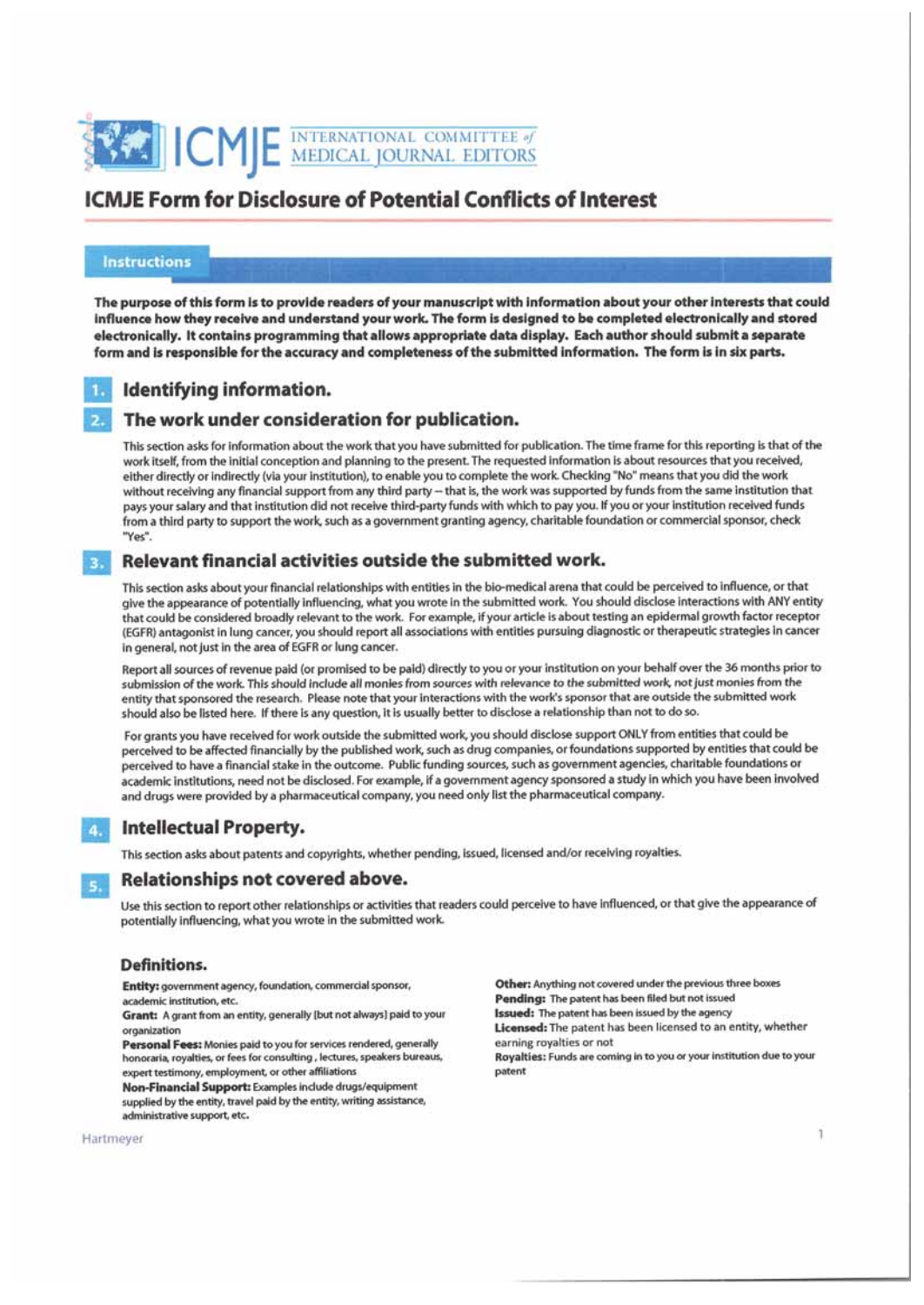

| <b>Section 1.</b><br><b>Identifying Information</b>                                        |                                                                   |                                                                                                                                                                                                                                                                                                                                                                                             |
|--------------------------------------------------------------------------------------------|-------------------------------------------------------------------|---------------------------------------------------------------------------------------------------------------------------------------------------------------------------------------------------------------------------------------------------------------------------------------------------------------------------------------------------------------------------------------------|
| 1. Given Name (First Name)<br>Gitte Nyvang                                                 | 2. Surname (Last Name)<br>Hartmeyer                               | 3. Date<br>18-January-2015                                                                                                                                                                                                                                                                                                                                                                  |
| 4. Are you the corresponding author?                                                       | Yes<br>$\sqrt{}$ No                                               | Corresponding Author's Name<br>Christen Rune Stensvold                                                                                                                                                                                                                                                                                                                                      |
| 5. Manuscript Title<br>Cryptosporidium-infektioner i Danmark, 2010-2014.                   |                                                                   |                                                                                                                                                                                                                                                                                                                                                                                             |
| 6. Manuscript Identifying Number (if you know it)<br>UFL-01-15-0026                        |                                                                   |                                                                                                                                                                                                                                                                                                                                                                                             |
| <b>Section 2.</b>                                                                          |                                                                   |                                                                                                                                                                                                                                                                                                                                                                                             |
| statistical analysis, etc.)?<br>Are there any relevant conflicts of interest?              | The Work Under Consideration for Publication<br>$\sqrt{N}$<br>Yes | Did you or your institution at any time receive payment or services from a third party (government, commercial, private foundation, etc.) for<br>any aspect of the submitted work (including but not limited to grants, data monitoring board, study design, manuscript preparation,                                                                                                        |
| Section 3.                                                                                 | Relevant financial activities outside the submitted work.         |                                                                                                                                                                                                                                                                                                                                                                                             |
| Are there any relevant conflicts of interest?                                              | $J$ No<br>Yes                                                     | Place a check in the appropriate boxes in the table to indicate whether you have financial relationships (regardless of amount<br>of compensation) with entities as described in the instructions. Use one line for each entity; add as many lines as you need by<br>clicking the "Add +" box. You should report relationships that were present during the 36 months prior to publication. |
| <b>Section 4.</b>                                                                          | <b>Intellectual Property -- Patents &amp; Copyrights</b>          |                                                                                                                                                                                                                                                                                                                                                                                             |
| Do you have any patents, whether planned, pending or issued, broadly relevant to the work? |                                                                   | Yes<br>I√∣No                                                                                                                                                                                                                                                                                                                                                                                |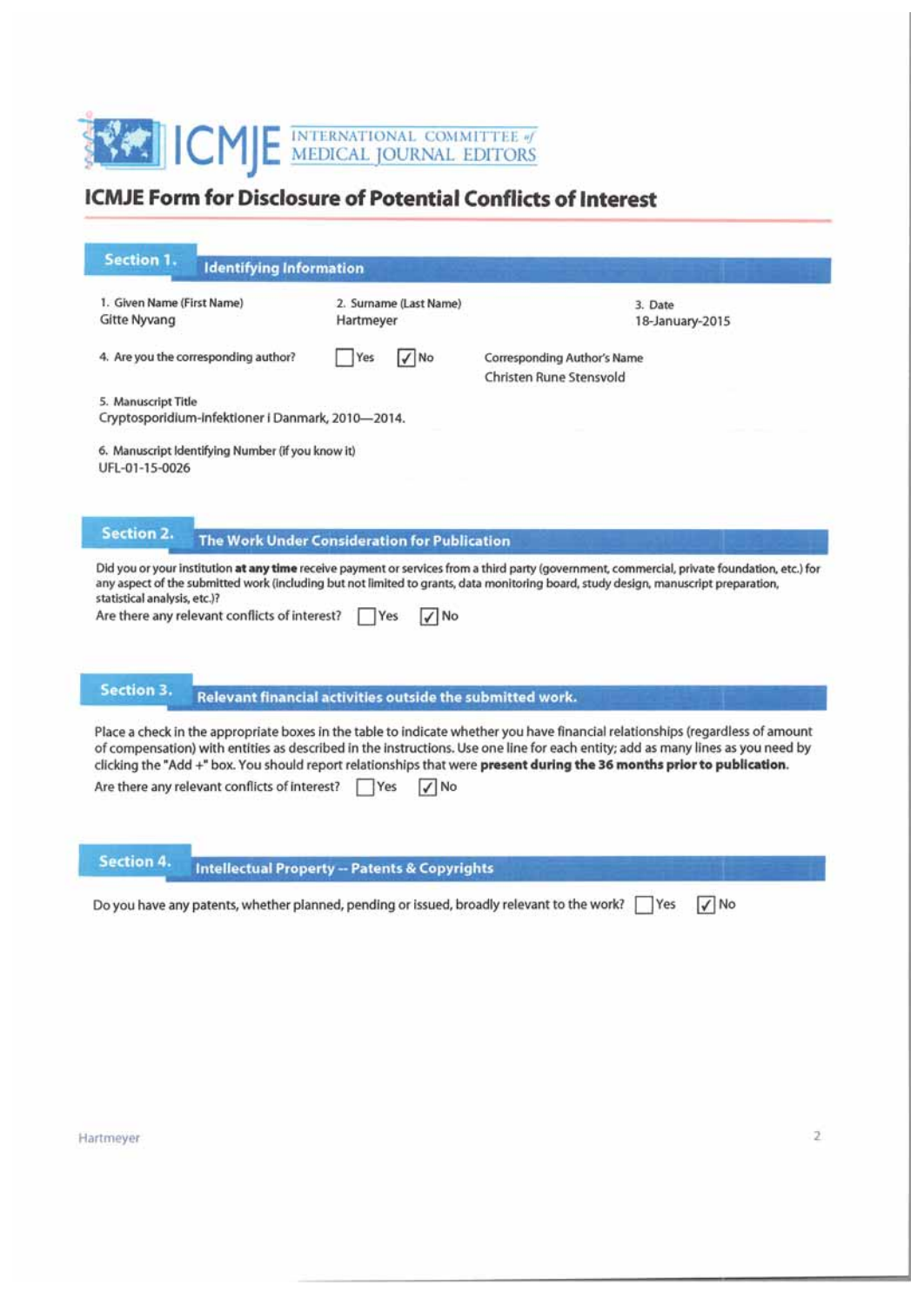

#### Section 5. **Relationships not covered above**

Are there other relationships or activities that readers could perceive to have influenced, or that give the appearance of potentially influencing, what you wrote in the submitted work?

Tyes, the following relationships/conditions/circumstances are present (explain below):

√ No other relationships/conditions/circumstances that present a potential conflict of interest

At the time of manuscript acceptance, journals will ask authors to confirm and, if necessary, update their disclosure statements. On occasion, journals may ask authors to disclose further information about reported relationships.

Section 6.

### **Disclosure Statement**

Based on the above disclosures, this form will automatically generate a disclosure statement, which will appear in the box below.

Dr. Hartmeyer has nothing to disclose.

GNOV. Hetrop 18/1-2015

### **Evaluation and Feedback**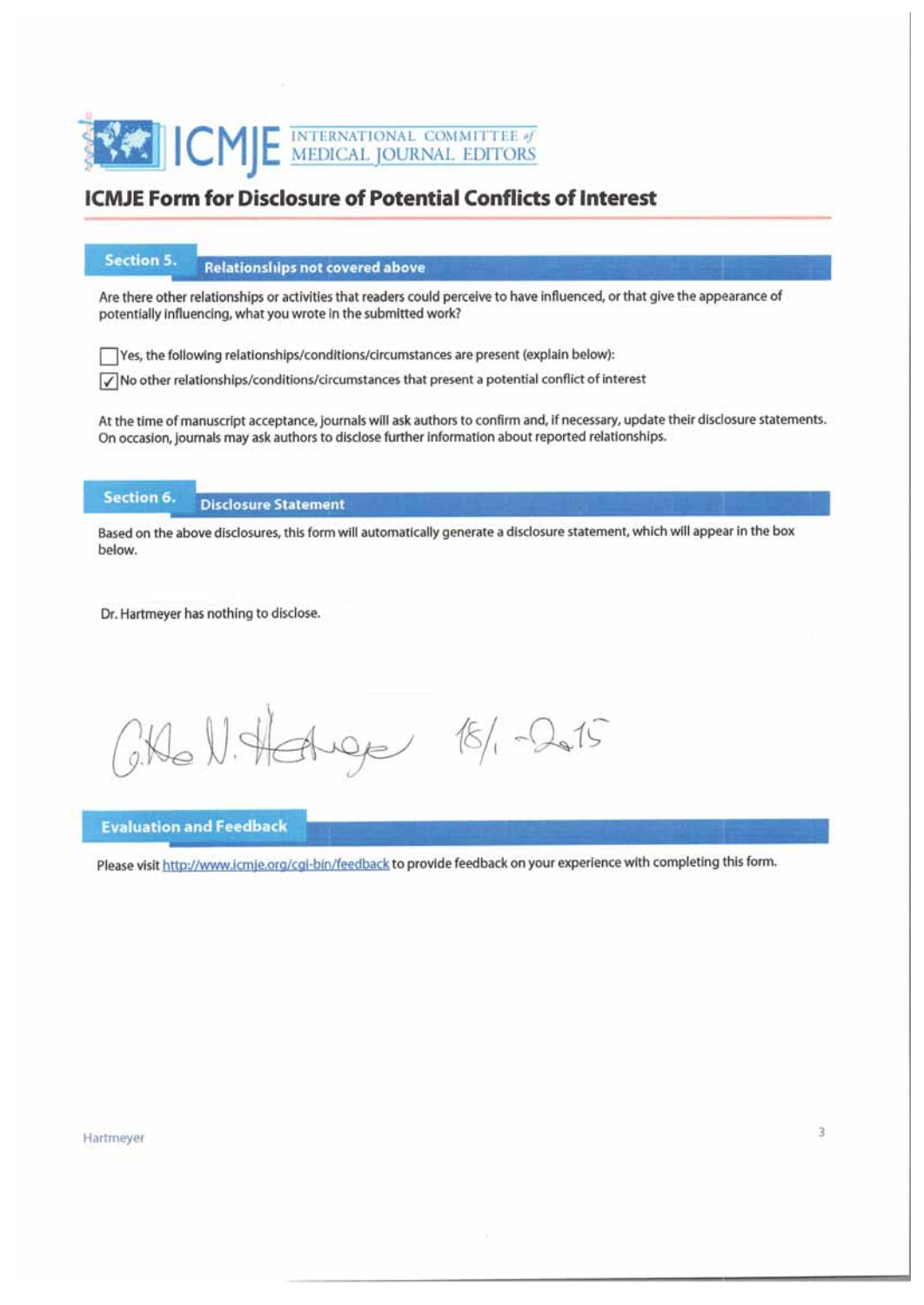

### **Instructions**

l

**The purpose of this form is to provide readers of your manuscript with information about your other interests that could influence how they receive and understand your work. The form is designed to be completed electronically and stored electronically. It contains programming that allows appropriate data display. Each author should submit a separate form and is responsible for the accuracy and completeness of the submitted information. The form is in six parts.** 

### **Identifying information. 1.**

### **The work under consideration for publication. 2.**

This section asks for information about the work that you have submitted for publication. The time frame for this reporting is that of the work itself, from the initial conception and planning to the present. The requested information is about resources that you received, either directly or indirectly (via your institution), to enable you to complete the work. Checking "No" means that you did the work without receiving any financial support from any third party -- that is, the work was supported by funds from the same institution that pays your salary and that institution did not receive third-party funds with which to pay you. If you or your institution received funds from a third party to support the work, such as a government granting agency, charitable foundation or commercial sponsor, check "Yes".

#### **Relevant financial activities outside the submitted work. 3.**

This section asks about your financial relationships with entities in the bio-medical arena that could be perceived to influence, or that give the appearance of potentially influencing, what you wrote in the submitted work. You should disclose interactions with ANY entity that could be considered broadly relevant to the work. For example, if your article is about testing an epidermal growth factor receptor (EGFR) antagonist in lung cancer, you should report all associations with entities pursuing diagnostic or therapeutic strategies in cancer in general, not just in the area of EGFR or lung cancer.

Report all sources of revenue paid (or promised to be paid) directly to you or your institution on your behalf over the 36 months prior to submission of the work. This should include all monies from sources with relevance to the submitted work, not just monies from the entity that sponsored the research. Please note that your interactions with the work's sponsor that are outside the submitted work should also be listed here. If there is any question, it is usually better to disclose a relationship than not to do so.

 For grants you have received for work outside the submitted work, you should disclose support ONLY from entities that could be perceived to be affected financially by the published work, such as drug companies, or foundations supported by entities that could be perceived to have a financial stake in the outcome. Public funding sources, such as government agencies, charitable foundations or academic institutions, need not be disclosed. For example, if a government agency sponsored a study in which you have been involved and drugs were provided by a pharmaceutical company, you need only list the pharmaceutical company.

### **Intellectual Property. 4.**

This section asks about patents and copyrights, whether pending, issued, licensed and/or receiving royalties.

#### **Relationships not covered above. 5.**

Use this section to report other relationships or activities that readers could perceive to have influenced, or that give the appearance of potentially influencing, what you wrote in the submitted work.

### **Definitions.**

**Entity:** government agency, foundation, commercial sponsor, academic institution, etc.

**Grant:** A grant from an entity, generally [but not always] paid to your organization

**Personal Fees:** Monies paid to you for services rendered, generally honoraria, royalties, or fees for consulting , lectures, speakers bureaus, expert testimony, employment, or other affiliations

**Non-Financial Support:** Examples include drugs/equipment supplied by the entity, travel paid by the entity, writing assistance, administrative support, etc**.**

**Other:** Anything not covered under the previous three boxes **Pending:** The patent has been filed but not issued **Issued:** The patent has been issued by the agency **Licensed:** The patent has been licensed to an entity, whether earning royalties or not **Royalties:** Funds are coming in to you or your institution due to your

patent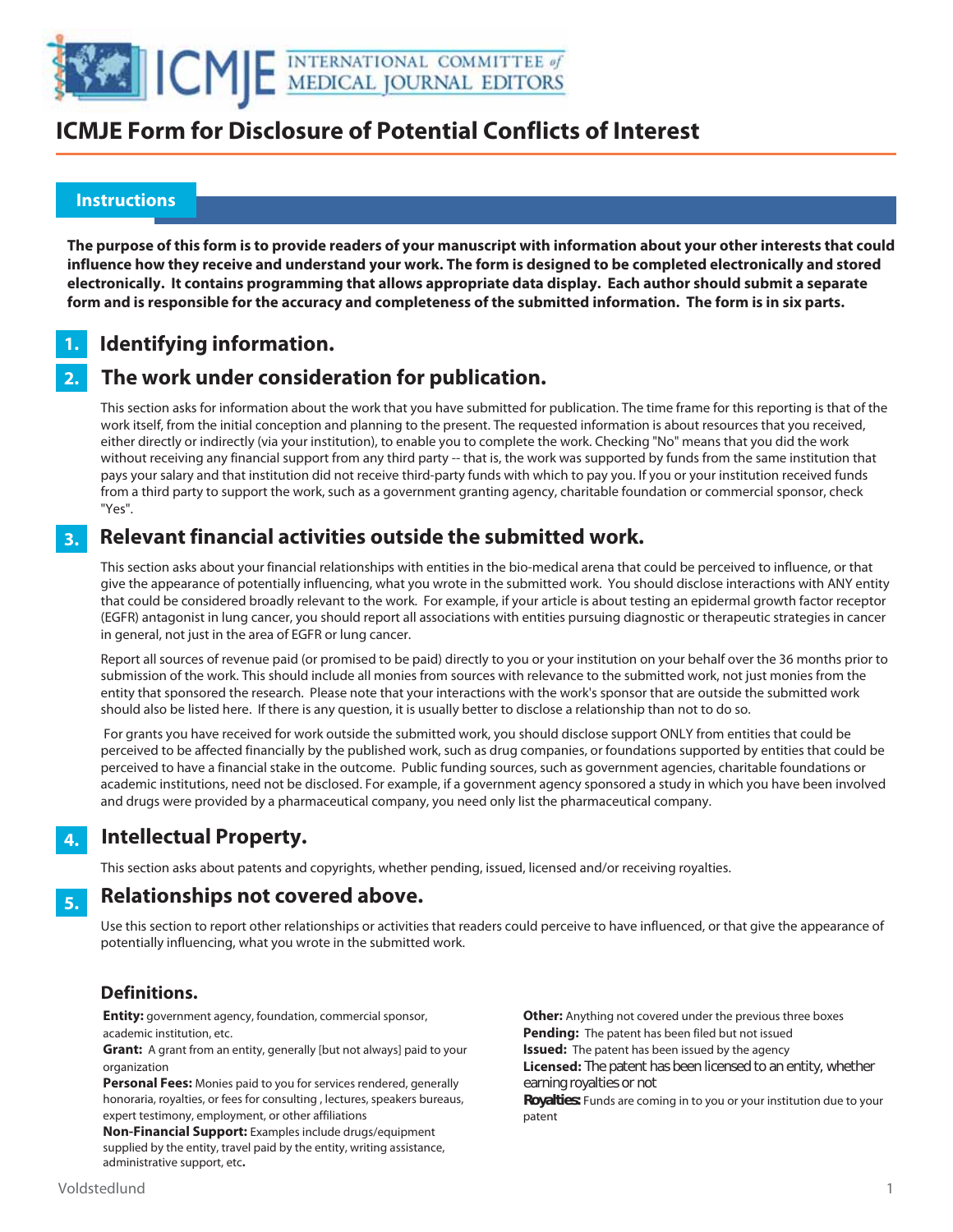

| <b>Section 1.</b>                      | <b>Identifying Information</b>                   |                                        |                                                        |                 |  |  |
|----------------------------------------|--------------------------------------------------|----------------------------------------|--------------------------------------------------------|-----------------|--|--|
| 1. Given Name (First Name)<br>Marianne |                                                  | 2. Surname (Last Name)<br>Voldstedlund | 3. Date                                                | 14-January-2015 |  |  |
|                                        | 4. Are you the corresponding author?             | $\sqrt{ N_{0}}$<br>Yes                 | Corresponding Author's Name<br>Christen Rune Stensvold |                 |  |  |
| 5. Manuscript Title                    | Cryptosporidium-infektioner i Danmark, 2010-2014 |                                        |                                                        |                 |  |  |

UFL-01-15-0026

## **The Work Under Consideration for Publication**

Did you or your institution **at any time** receive payment or services from a third party (government, commercial, private foundation, etc.) for any aspect of the submitted work (including but not limited to grants, data monitoring board, study design, manuscript preparation, statistical analysis, etc.)?

Are there any relevant conflicts of interest?  $\Box$  Yes  $\Box$  No

## **Relevant financial activities outside the submitted work. Section 3. Relevant financial activities outset**

Place a check in the appropriate boxes in the table to indicate whether you have financial relationships (regardless of amount of compensation) with entities as described in the instructions. Use one line for each entity; add as many lines as you need by clicking the "Add +" box. You should report relationships that were **present during the 36 months prior to publication**.

Are there any relevant conflicts of interest?  $\Box$  Yes  $\Box$  No

## **Intellectual Property -- Patents & Copyrights**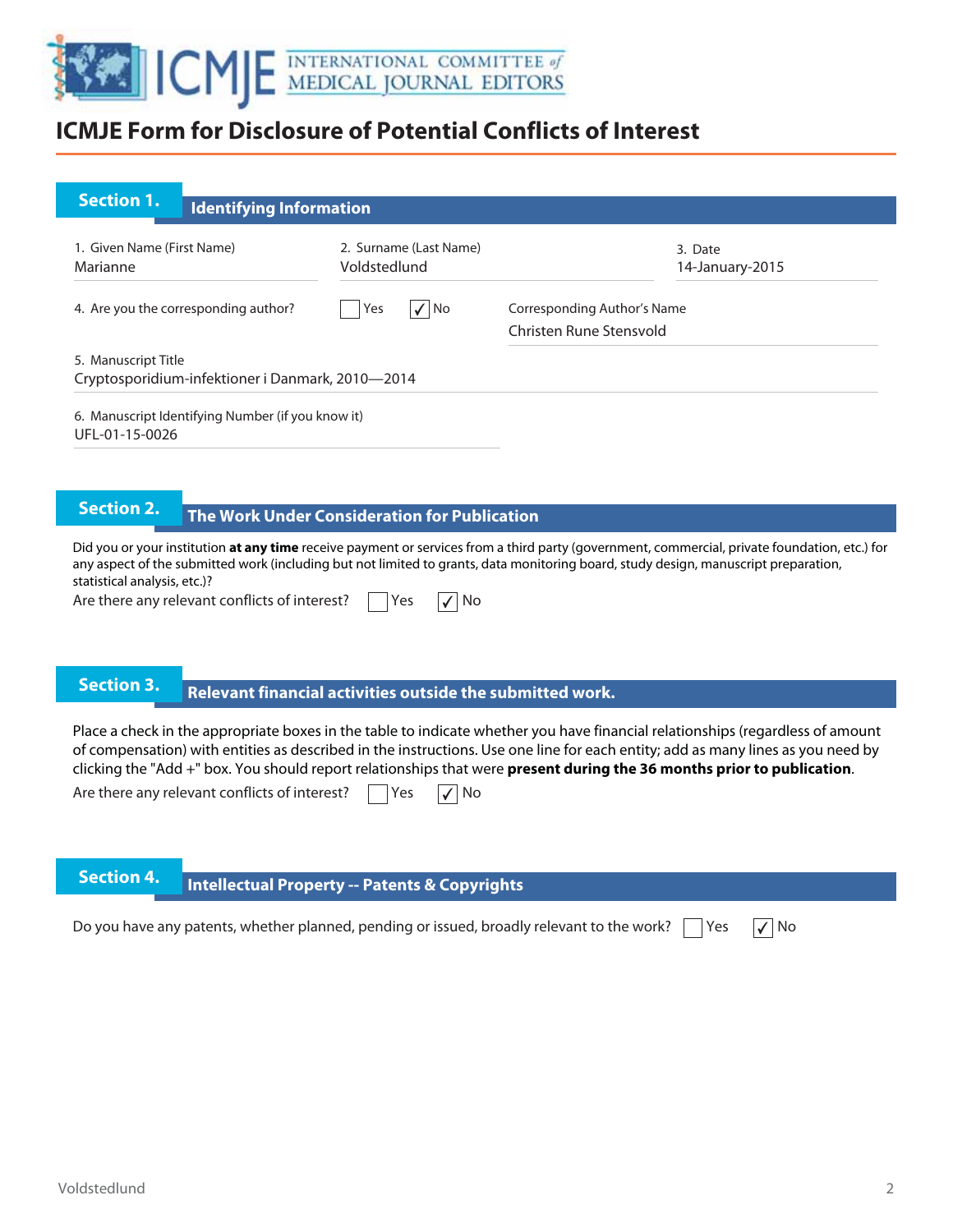

## **Section 5.** Relationships not covered above

Are there other relationships or activities that readers could perceive to have influenced, or that give the appearance of potentially influencing, what you wrote in the submitted work?

Yes, the following relationships/conditions/circumstances are present (explain below):

 $\sqrt{\ }$  No other relationships/conditions/circumstances that present a potential conflict of interest

At the time of manuscript acceptance, journals will ask authors to confirm and, if necessary, update their disclosure statements. On occasion, journals may ask authors to disclose further information about reported relationships.

## **Section 6. Disclosure Statement**

Based on the above disclosures, this form will automatically generate a disclosure statement, which will appear in the box below.

Dr. Voldstedlund has nothing to disclose.

### **Evaluation and Feedback**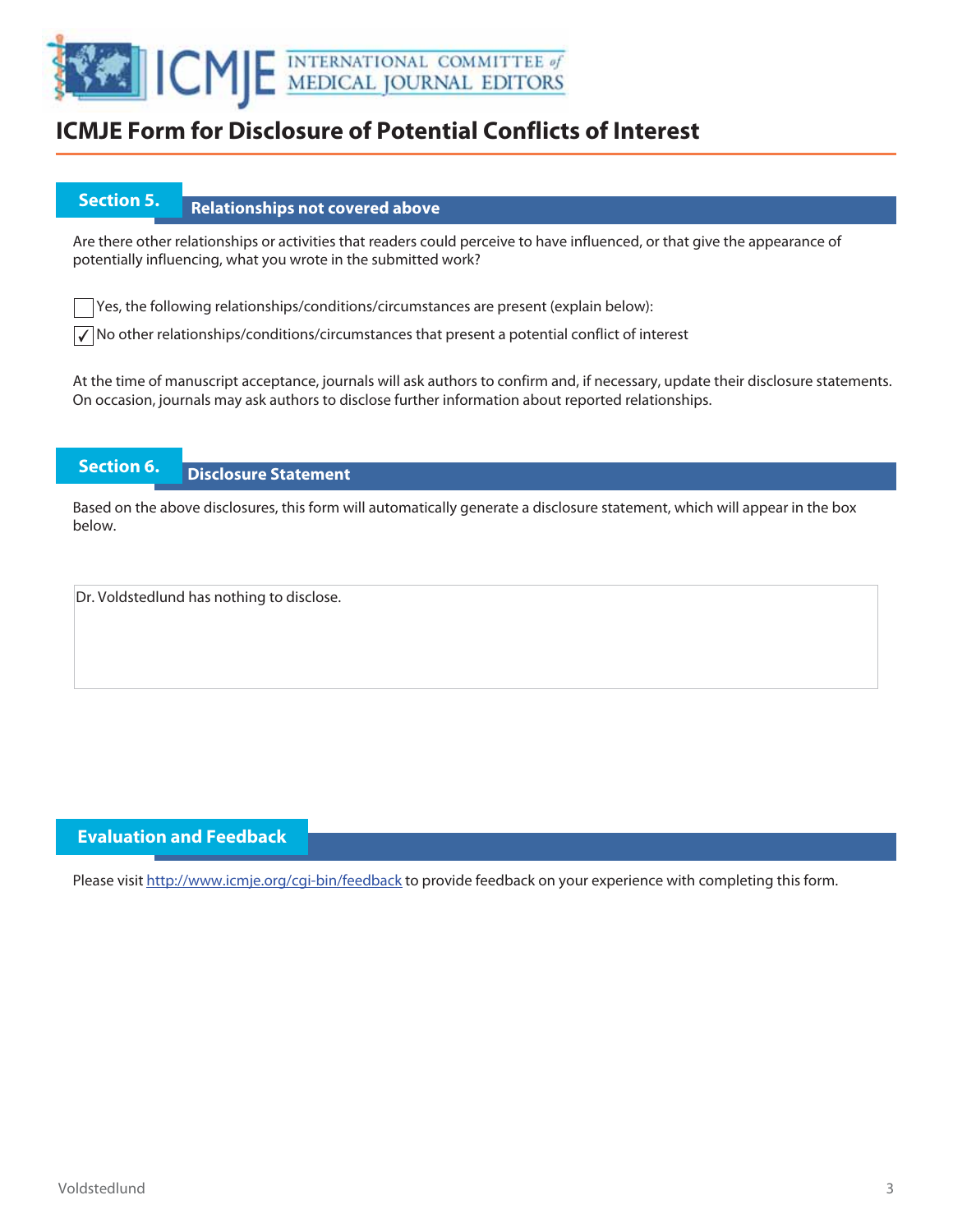

### **Instructions**

l

**The purpose of this form is to provide readers of your manuscript with information about your other interests that could influence how they receive and understand your work. The form is designed to be completed electronically and stored electronically. It contains programming that allows appropriate data display. Each author should submit a separate form and is responsible for the accuracy and completeness of the submitted information. The form is in six parts.** 

### **Identifying information. 1.**

### **The work under consideration for publication. 2.**

This section asks for information about the work that you have submitted for publication. The time frame for this reporting is that of the work itself, from the initial conception and planning to the present. The requested information is about resources that you received, either directly or indirectly (via your institution), to enable you to complete the work. Checking "No" means that you did the work without receiving any financial support from any third party -- that is, the work was supported by funds from the same institution that pays your salary and that institution did not receive third-party funds with which to pay you. If you or your institution received funds from a third party to support the work, such as a government granting agency, charitable foundation or commercial sponsor, check "Yes".

#### **Relevant financial activities outside the submitted work. 3.**

This section asks about your financial relationships with entities in the bio-medical arena that could be perceived to influence, or that give the appearance of potentially influencing, what you wrote in the submitted work. You should disclose interactions with ANY entity that could be considered broadly relevant to the work. For example, if your article is about testing an epidermal growth factor receptor (EGFR) antagonist in lung cancer, you should report all associations with entities pursuing diagnostic or therapeutic strategies in cancer in general, not just in the area of EGFR or lung cancer.

Report all sources of revenue paid (or promised to be paid) directly to you or your institution on your behalf over the 36 months prior to submission of the work. This should include all monies from sources with relevance to the submitted work, not just monies from the entity that sponsored the research. Please note that your interactions with the work's sponsor that are outside the submitted work should also be listed here. If there is any question, it is usually better to disclose a relationship than not to do so.

 For grants you have received for work outside the submitted work, you should disclose support ONLY from entities that could be perceived to be affected financially by the published work, such as drug companies, or foundations supported by entities that could be perceived to have a financial stake in the outcome. Public funding sources, such as government agencies, charitable foundations or academic institutions, need not be disclosed. For example, if a government agency sponsored a study in which you have been involved and drugs were provided by a pharmaceutical company, you need only list the pharmaceutical company.

### **Intellectual Property. 4.**

This section asks about patents and copyrights, whether pending, issued, licensed and/or receiving royalties.

#### **Relationships not covered above. 5.**

Use this section to report other relationships or activities that readers could perceive to have influenced, or that give the appearance of potentially influencing, what you wrote in the submitted work.

### **Definitions.**

**Entity:** government agency, foundation, commercial sponsor, academic institution, etc.

**Grant:** A grant from an entity, generally [but not always] paid to your organization

**Personal Fees:** Monies paid to you for services rendered, generally honoraria, royalties, or fees for consulting , lectures, speakers bureaus, expert testimony, employment, or other affiliations

**Non-Financial Support:** Examples include drugs/equipment supplied by the entity, travel paid by the entity, writing assistance, administrative support, etc**.**

**Other:** Anything not covered under the previous three boxes **Pending:** The patent has been filed but not issued **Issued:** The patent has been issued by the agency **Licensed:** The patent has been licensed to an entity, whether earning royalties or not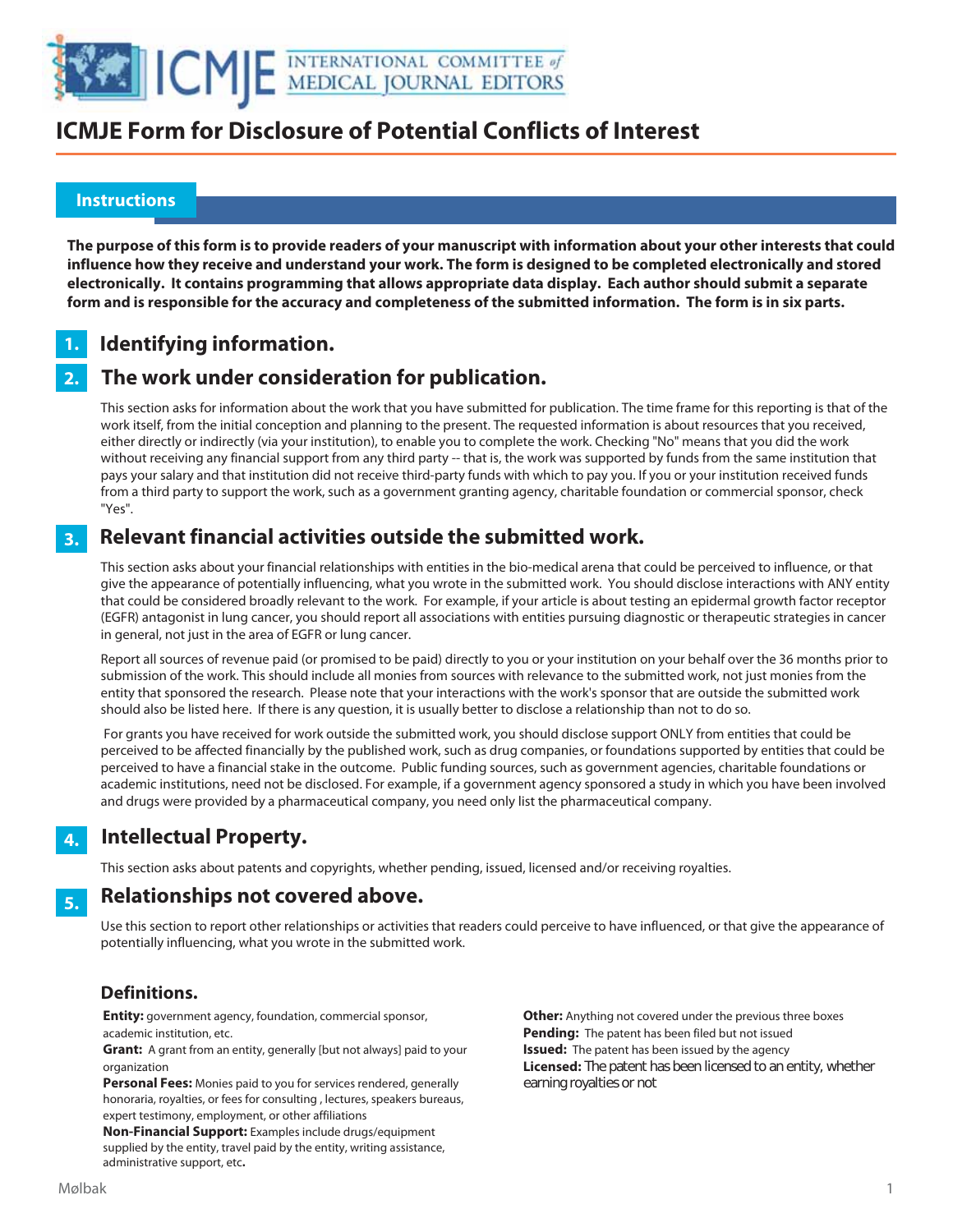

| <b>Section 1.</b>                                                       | <b>Identifying Information</b>   |                                                        |
|-------------------------------------------------------------------------|----------------------------------|--------------------------------------------------------|
| 1. Given Name (First Name)<br>Kåre                                      | 2. Surname (Last Name)<br>Mølbak | 3. Date<br>14-January-2015                             |
| 4. Are you the corresponding author?                                    | $\sqrt{ NQ}$<br>Yes              | Corresponding Author's Name<br>Christen Rune Stensvold |
| 5. Manuscript Title<br>Cryptosporidium-infektioner i Danmark, 2010-2014 |                                  |                                                        |

UFL-01-15-0026

## **The Work Under Consideration for Publication**

Did you or your institution **at any time** receive payment or services from a third party (government, commercial, private foundation, etc.) for any aspect of the submitted work (including but not limited to grants, data monitoring board, study design, manuscript preparation, statistical analysis, etc.)?

Are there any relevant conflicts of interest?  $\Box$  Yes

|  | ۰. |
|--|----|
|--|----|

# **Relevant financial activities outside the submitted work. Section 3. Relevant financial activities outset**

Place a check in the appropriate boxes in the table to indicate whether you have financial relationships (regardless of amount of compensation) with entities as described in the instructions. Use one line for each entity; add as many lines as you need by clicking the "Add +" box. You should report relationships that were **present during the 36 months prior to publication**.

Are there any relevant conflicts of interest?  $\Box$  Yes  $\Box$  No

# **Intellectual Property -- Patents & Copyrights**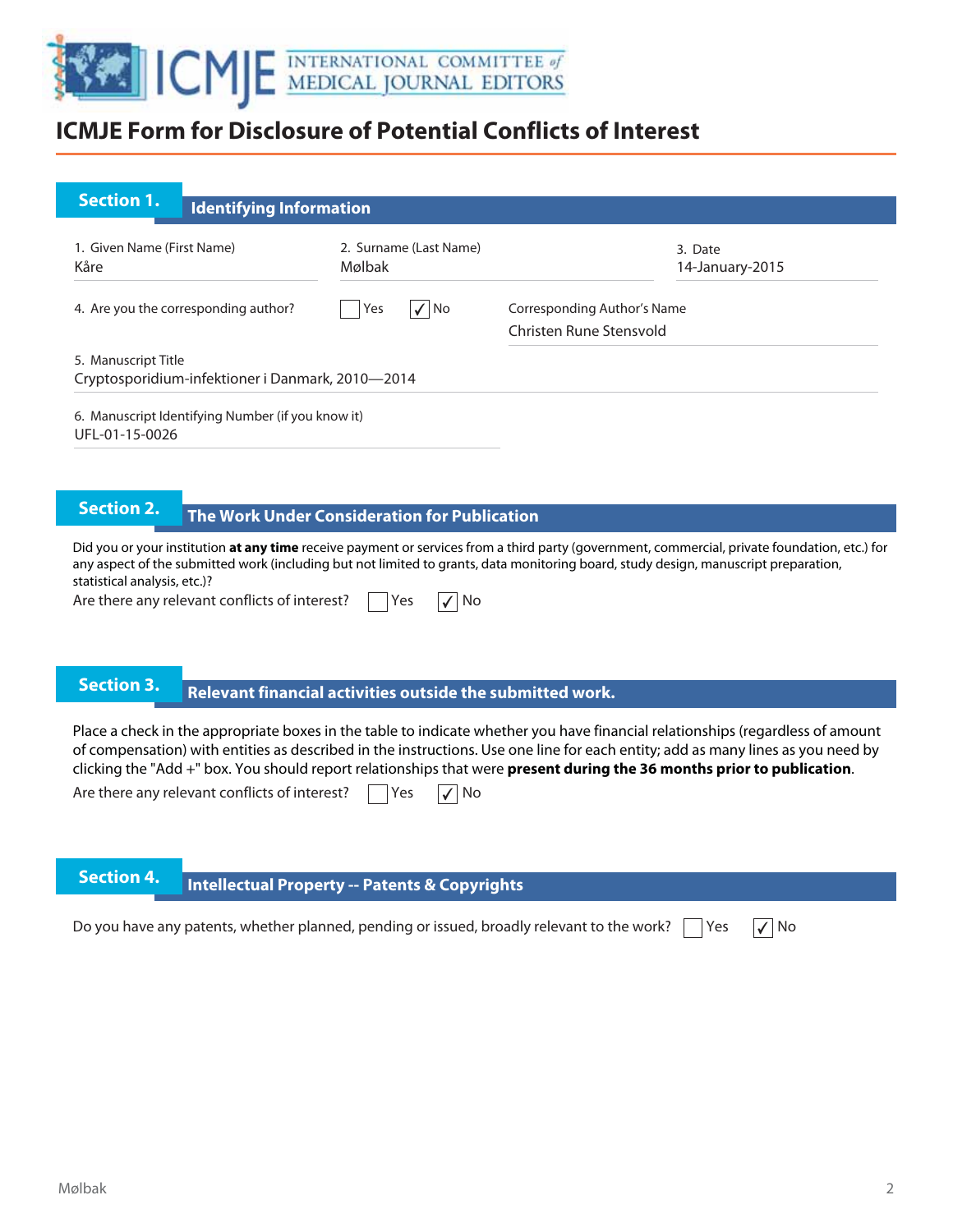

## **Section 5.** Relationships not covered above

Are there other relationships or activities that readers could perceive to have influenced, or that give the appearance of potentially influencing, what you wrote in the submitted work?

Yes, the following relationships/conditions/circumstances are present (explain below):

 $\sqrt{\ }$  No other relationships/conditions/circumstances that present a potential conflict of interest

At the time of manuscript acceptance, journals will ask authors to confirm and, if necessary, update their disclosure statements. On occasion, journals may ask authors to disclose further information about reported relationships.

## **Section 6. Disclosure Statement**

Based on the above disclosures, this form will automatically generate a disclosure statement, which will appear in the box below.

Dr. Mølbak has nothing to disclose.

### **Evaluation and Feedback**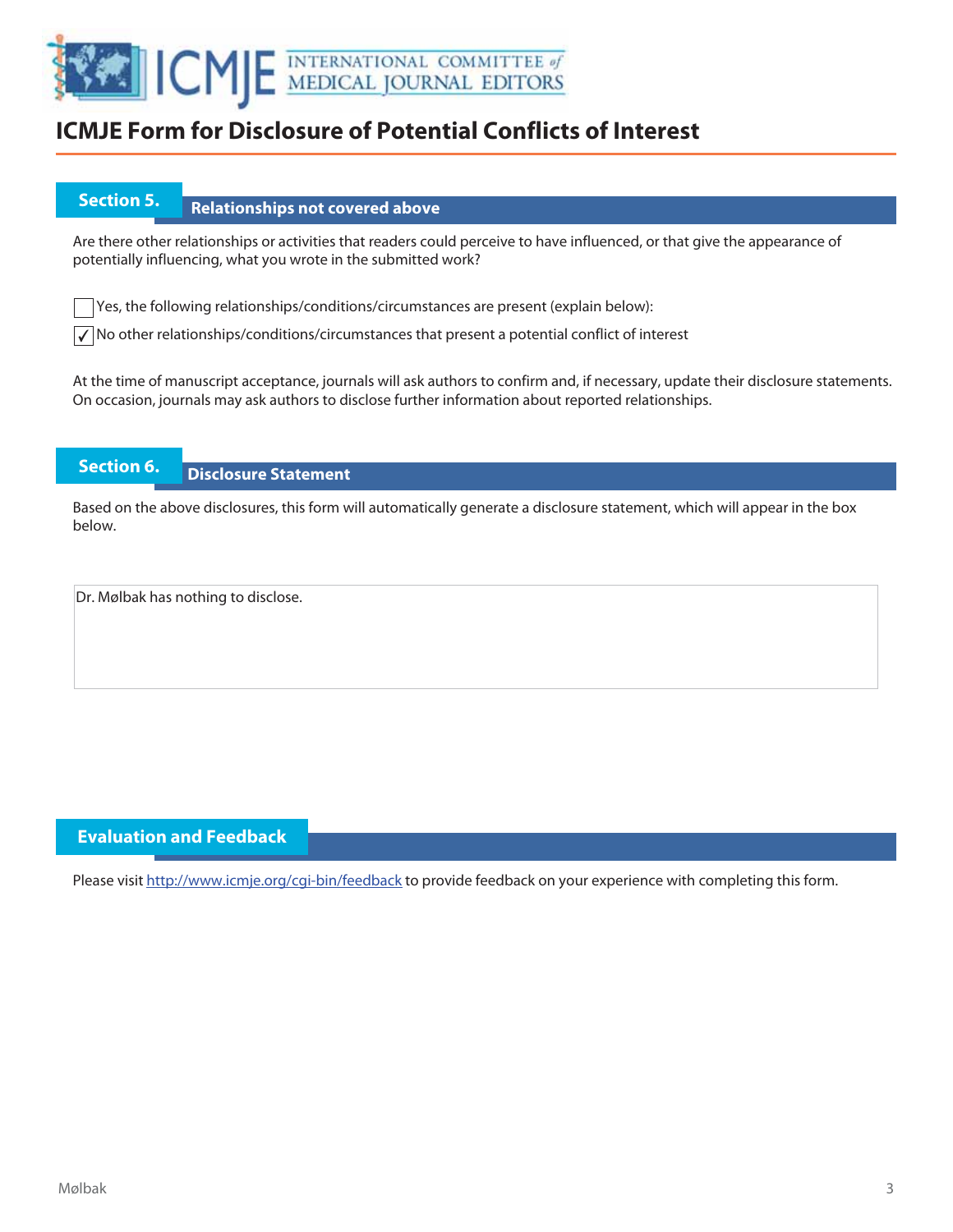

### **Instructions**

l

**The purpose of this form is to provide readers of your manuscript with information about your other interests that could influence how they receive and understand your work. The form is designed to be completed electronically and stored electronically. It contains programming that allows appropriate data display. Each author should submit a separate form and is responsible for the accuracy and completeness of the submitted information. The form is in six parts.** 

### **Identifying information. 1.**

### **The work under consideration for publication. 2.**

This section asks for information about the work that you have submitted for publication. The time frame for this reporting is that of the work itself, from the initial conception and planning to the present. The requested information is about resources that you received, either directly or indirectly (via your institution), to enable you to complete the work. Checking "No" means that you did the work without receiving any financial support from any third party -- that is, the work was supported by funds from the same institution that pays your salary and that institution did not receive third-party funds with which to pay you. If you or your institution received funds from a third party to support the work, such as a government granting agency, charitable foundation or commercial sponsor, check "Yes".

#### **Relevant financial activities outside the submitted work. 3.**

This section asks about your financial relationships with entities in the bio-medical arena that could be perceived to influence, or that give the appearance of potentially influencing, what you wrote in the submitted work. You should disclose interactions with ANY entity that could be considered broadly relevant to the work. For example, if your article is about testing an epidermal growth factor receptor (EGFR) antagonist in lung cancer, you should report all associations with entities pursuing diagnostic or therapeutic strategies in cancer in general, not just in the area of EGFR or lung cancer.

Report all sources of revenue paid (or promised to be paid) directly to you or your institution on your behalf over the 36 months prior to submission of the work. This should include all monies from sources with relevance to the submitted work, not just monies from the entity that sponsored the research. Please note that your interactions with the work's sponsor that are outside the submitted work should also be listed here. If there is any question, it is usually better to disclose a relationship than not to do so.

 For grants you have received for work outside the submitted work, you should disclose support ONLY from entities that could be perceived to be affected financially by the published work, such as drug companies, or foundations supported by entities that could be perceived to have a financial stake in the outcome. Public funding sources, such as government agencies, charitable foundations or academic institutions, need not be disclosed. For example, if a government agency sponsored a study in which you have been involved and drugs were provided by a pharmaceutical company, you need only list the pharmaceutical company.

### **Intellectual Property. 4.**

This section asks about patents and copyrights, whether pending, issued, licensed and/or receiving royalties.

#### **Relationships not covered above. 5.**

Use this section to report other relationships or activities that readers could perceive to have influenced, or that give the appearance of potentially influencing, what you wrote in the submitted work.

### **Definitions.**

**Entity:** government agency, foundation, commercial sponsor, academic institution, etc.

**Grant:** A grant from an entity, generally [but not always] paid to your organization

**Personal Fees:** Monies paid to you for services rendered, generally honoraria, royalties, or fees for consulting , lectures, speakers bureaus, expert testimony, employment, or other affiliations

**Non-Financial Support:** Examples include drugs/equipment supplied by the entity, travel paid by the entity, writing assistance, administrative support, etc**.**

**Other:** Anything not covered under the previous three boxes **Pending:** The patent has been filed but not issued **Issued:** The patent has been issued by the agency **Licensed:** The patent has been licensed to an entity, whether earning royalties or not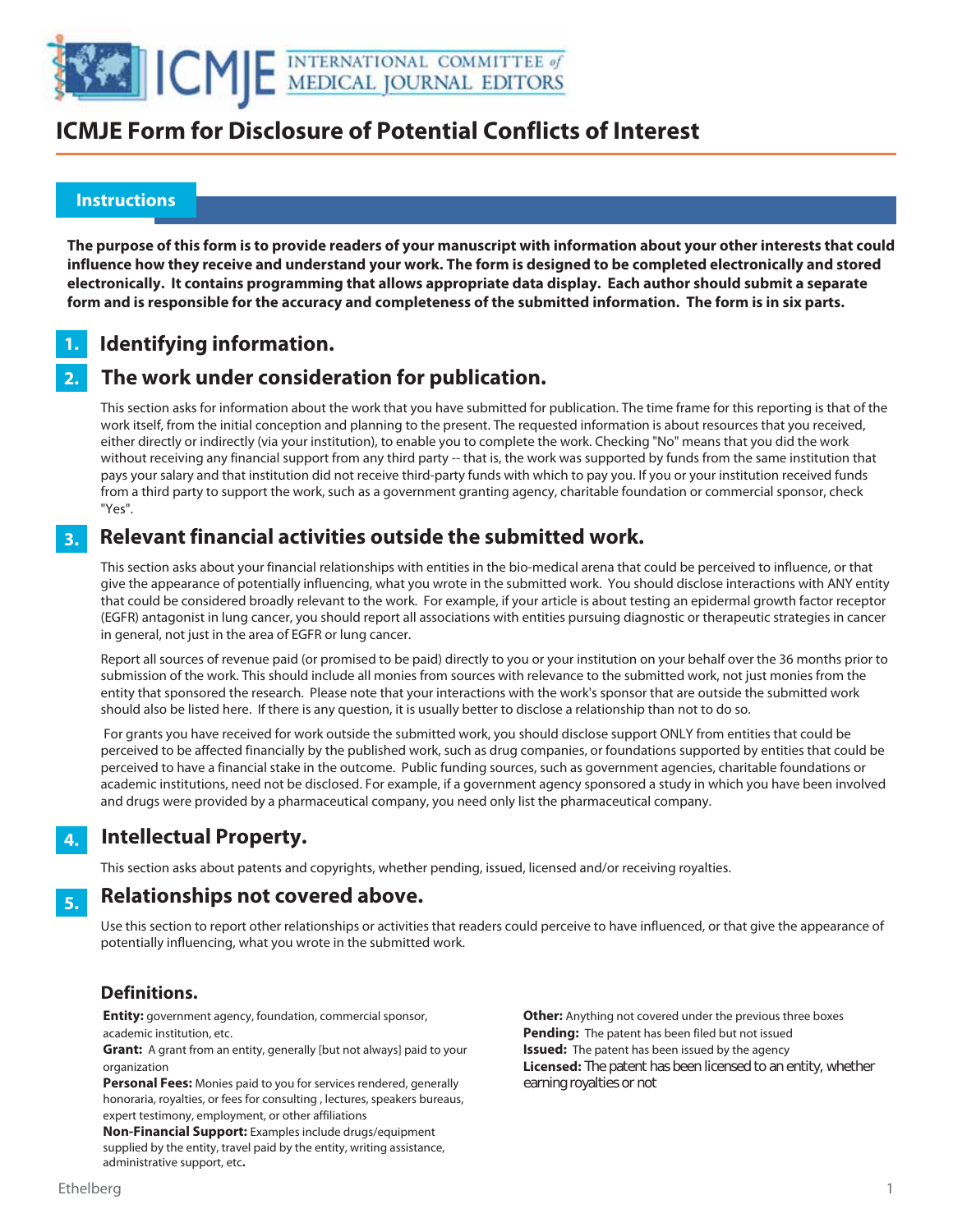

| <b>Section 1.</b>                   | <b>Identifying Information</b>                   |                  |                        |                                                        |                            |
|-------------------------------------|--------------------------------------------------|------------------|------------------------|--------------------------------------------------------|----------------------------|
| 1. Given Name (First Name)<br>Steen |                                                  | <b>Ethelberg</b> | 2. Surname (Last Name) |                                                        | 3. Date<br>14-January-2015 |
|                                     | 4. Are you the corresponding author?             | Yes              | $\sqrt{ N_{0}}$        | Corresponding Author's Name<br>Christen Rune Stensvold |                            |
| 5. Manuscript Title                 | Cryptosporidium-infektioner i Danmark, 2010-2014 |                  |                        |                                                        |                            |

UFL-01-15-0026

# **The Work Under Consideration for Publication**

Did you or your institution **at any time** receive payment or services from a third party (government, commercial, private foundation, etc.) for any aspect of the submitted work (including but not limited to grants, data monitoring board, study design, manuscript preparation, statistical analysis, etc.)?

Are there any relevant conflicts of interest?  $\Box$  Yes

|  | ۰. |
|--|----|
|--|----|

# **Relevant financial activities outside the submitted work. Section 3. Relevant financial activities outset**

Place a check in the appropriate boxes in the table to indicate whether you have financial relationships (regardless of amount of compensation) with entities as described in the instructions. Use one line for each entity; add as many lines as you need by clicking the "Add +" box. You should report relationships that were **present during the 36 months prior to publication**.

Are there any relevant conflicts of interest?  $\Box$  Yes  $\Box$  No

# **Intellectual Property -- Patents & Copyrights**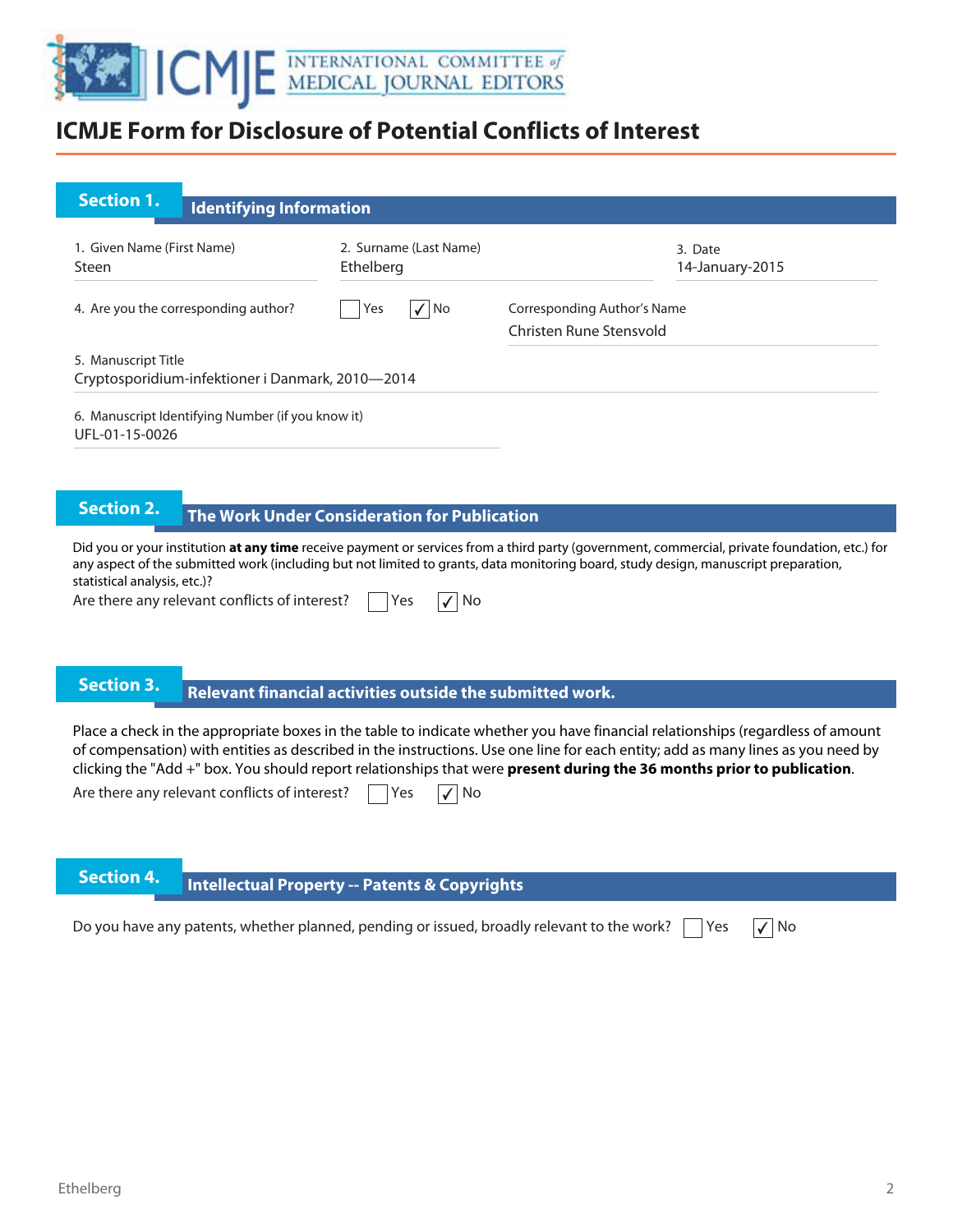

## **Section 5.** Relationships not covered above

Are there other relationships or activities that readers could perceive to have influenced, or that give the appearance of potentially influencing, what you wrote in the submitted work?

Yes, the following relationships/conditions/circumstances are present (explain below):

 $\sqrt{\ }$  No other relationships/conditions/circumstances that present a potential conflict of interest

At the time of manuscript acceptance, journals will ask authors to confirm and, if necessary, update their disclosure statements. On occasion, journals may ask authors to disclose further information about reported relationships.

## **Section 6. Disclosure Statement**

Based on the above disclosures, this form will automatically generate a disclosure statement, which will appear in the box below.

Dr. Ethelberg has nothing to disclose.

### **Evaluation and Feedback**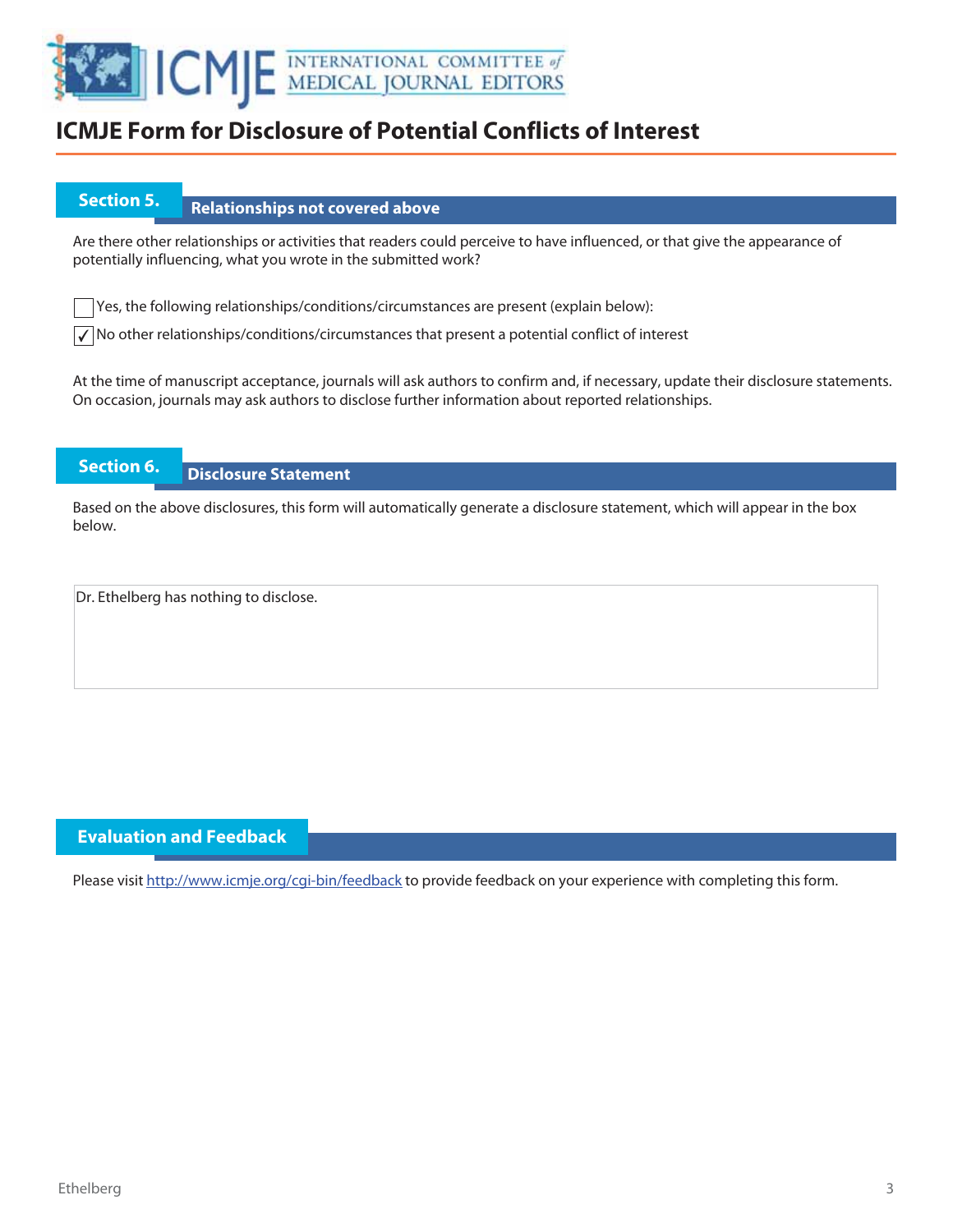

### **Instructions**

The purpose of this form is to provide readers of your manuscript with information about your other interests that could influence how they receive and understand your work. The form is designed to be completed electronically and stored electronically. It contains programming that allows appropriate data display. Each author should submit a separate form and is responsible for the accuracy and completeness of the submitted information. The form is in six parts.

### Identifying information.

## The work under consideration for publication.

This section asks for information about the work that you have submitted for publication. The time frame for this reporting is that of the work itself, from the initial conception and planning to the present. The requested information is about resources that you received, either directly or indirectly (via your institution), to enable you to complete the work. Checking "No" means that you did the work without receiving any financial support from any third party -- that is, the work was supported by funds from the same institution that pays your salary and that institution did not receive third-party funds with which to pay you. If you or your institution received funds from a third party to support the work, such as a government granting agency, charitable foundation or commercial sponsor, check "Yes".

## Relevant financial activities outside the submitted work.

This section asks about your financial relationships with entities in the bio-medical arena that could be perceived to influence, or that give the appearance of potentially influencing, what you wrote in the submitted work. You should disclose interactions with ANY entity that could be considered broadly relevant to the work. For example, if your article is about testing an epidermal growth factor receptor (EGFR) antagonist in lung cancer, you should report all associations with entities pursuing diagnostic or therapeutic strategies in cancer in general, not just in the area of EGFR or lung cancer.

Report all sources of revenue paid (or promised to be paid) directly to you or your institution on your behalf over the 36 months prior to submission of the work. This should include all monies from sources with relevance to the submitted work, not just monies from the entity that sponsored the research. Please note that your interactions with the work's sponsor that are outside the submitted work should also be listed here. If there is any question, it is usually better to disclose a relationship than not to do so.

For grants you have received for work outside the submitted work, you should disclose support ONLY from entities that could be perceived to be affected financially by the published work, such as drug companies, or foundations supported by entities that could be perceived to have a financial stake in the outcome. Public funding sources, such as government agencies, charitable foundations or academic institutions, need not be disclosed. For example, if a government agency sponsored a study in which you have been involved and drugs were provided by a pharmaceutical company, you need only list the pharmaceutical company.

### Intellectual Property.

This section asks about patents and copyrights, whether pending, issued, licensed and/or receiving royalties.

### Relationships not covered above.

Use this section to report other relationships or activities that readers could perceive to have influenced, or that give the appearance of potentially influencing, what you wrote in the submitted work.

### **Definitions.**

Entity: government agency, foundation, commercial sponsor, academic institution, etc.

Grant: A grant from an entity, generally [but not always] paid to your organization

Personal Fees: Monies paid to you for services rendered, generally honoraria, royalties, or fees for consulting, lectures, speakers bureaus, expert testimony, employment, or other affiliations

Non-Financial Support: Examples include drugs/equipment supplied by the entity, travel paid by the entity, writing assistance, administrative support, etc.

Other: Anything not covered under the previous three boxes Pending: The patent has been filed but not issued Issued: The patent has been issued by the agency Licensed: The patent has been licensed to an entity, whether earning royalties or not Royalties: Funds are coming in to you or your institution due to your patent

「「飛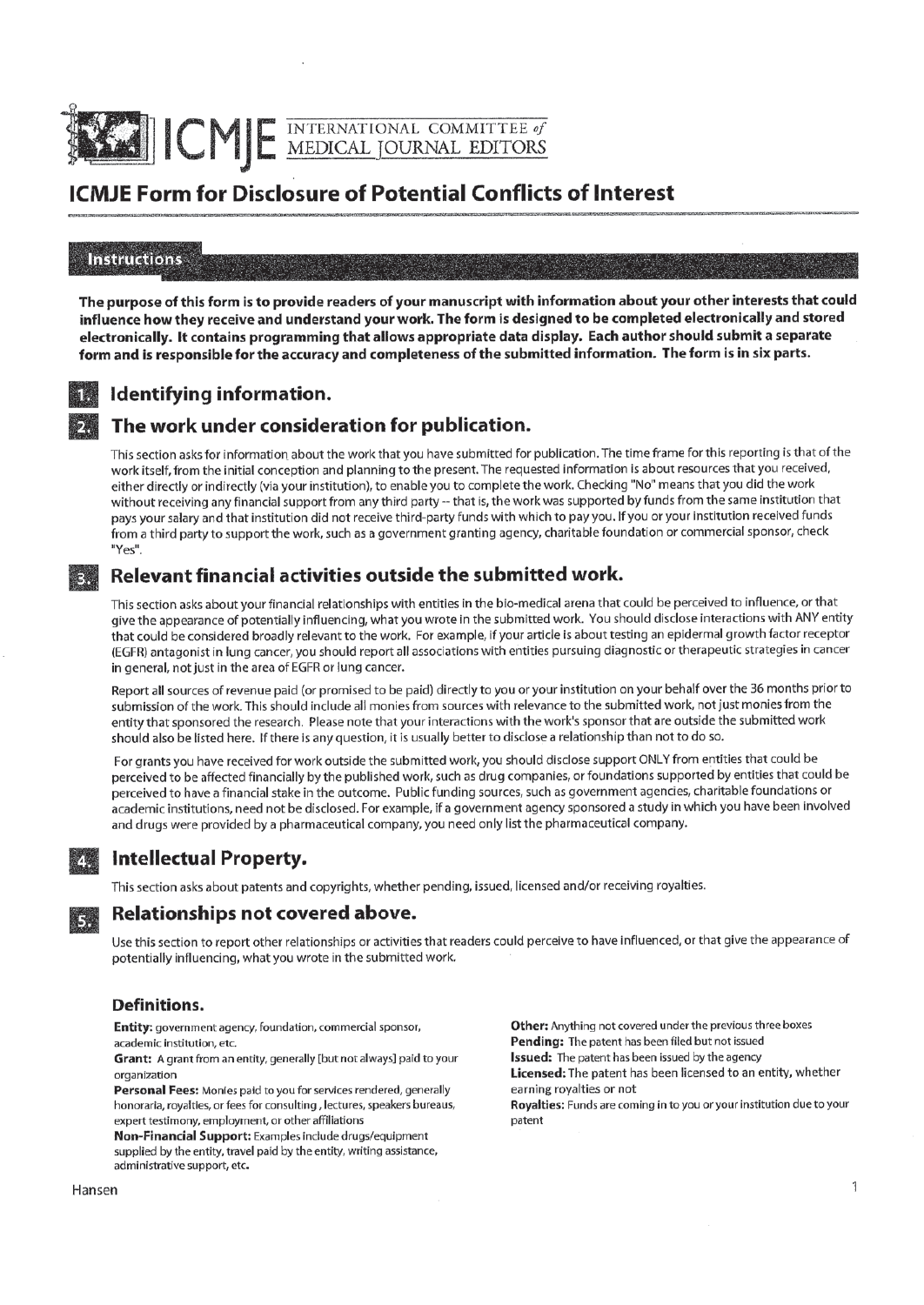

| Section 1.<br><b>Identifying Information</b>                             |                                                           |                                                                                                                                                                                                                                                                                                                                                                                             |
|--------------------------------------------------------------------------|-----------------------------------------------------------|---------------------------------------------------------------------------------------------------------------------------------------------------------------------------------------------------------------------------------------------------------------------------------------------------------------------------------------------------------------------------------------------|
| 1. Given Name (First Name)<br>Louise                                     | 2. Surname (Last Name)<br>Hansen                          | 3. Date<br>18-January-2015                                                                                                                                                                                                                                                                                                                                                                  |
| 4. Are you the corresponding author?                                     | $\sqrt{N}$<br>Yes                                         | Corresponding Author's Name<br>Christen Rune Stensvold                                                                                                                                                                                                                                                                                                                                      |
| 5. Manuscript Title<br>Cryptosporidium-infektioner i Danmark, 2010-2014. |                                                           |                                                                                                                                                                                                                                                                                                                                                                                             |
| 6. Manuscript Identifying Number (if you know it)<br>UFL-01-15-0026      |                                                           |                                                                                                                                                                                                                                                                                                                                                                                             |
| <b>Section 2.</b>                                                        | The Work Under Consideration for Publication              |                                                                                                                                                                                                                                                                                                                                                                                             |
| statistical analysis, etc.)?                                             |                                                           | Did you or your institution at any time receive payment or services from a third party (government, commercial, private foundation, etc.) for<br>any aspect of the submitted work (including but not limited to grants, data monitoring board, study design, manuscript preparation,                                                                                                        |
| Are there any relevant conflicts of interest?                            | No<br>Yes                                                 |                                                                                                                                                                                                                                                                                                                                                                                             |
|                                                                          |                                                           |                                                                                                                                                                                                                                                                                                                                                                                             |
| <b>Section 3.</b>                                                        | Relevant financial activities outside the submitted work. |                                                                                                                                                                                                                                                                                                                                                                                             |
|                                                                          |                                                           | Place a check in the appropriate boxes in the table to indicate whether you have financial relationships (regardless of amount<br>of compensation) with entities as described in the instructions. Use one line for each entity; add as many lines as you need by<br>clicking the "Add +" box. You should report relationships that were present during the 36 months prior to publication. |
| Are there any relevant conflicts of interest?                            | No<br>Yes                                                 |                                                                                                                                                                                                                                                                                                                                                                                             |
| Section 4.                                                               |                                                           |                                                                                                                                                                                                                                                                                                                                                                                             |
|                                                                          | <b>Intellectual Property -- Patents &amp; Copyrights</b>  |                                                                                                                                                                                                                                                                                                                                                                                             |

Do you have any patents, whether planned, pending or issued, broadly relevant to the work?  $\Box$  Yes  $\Box$  No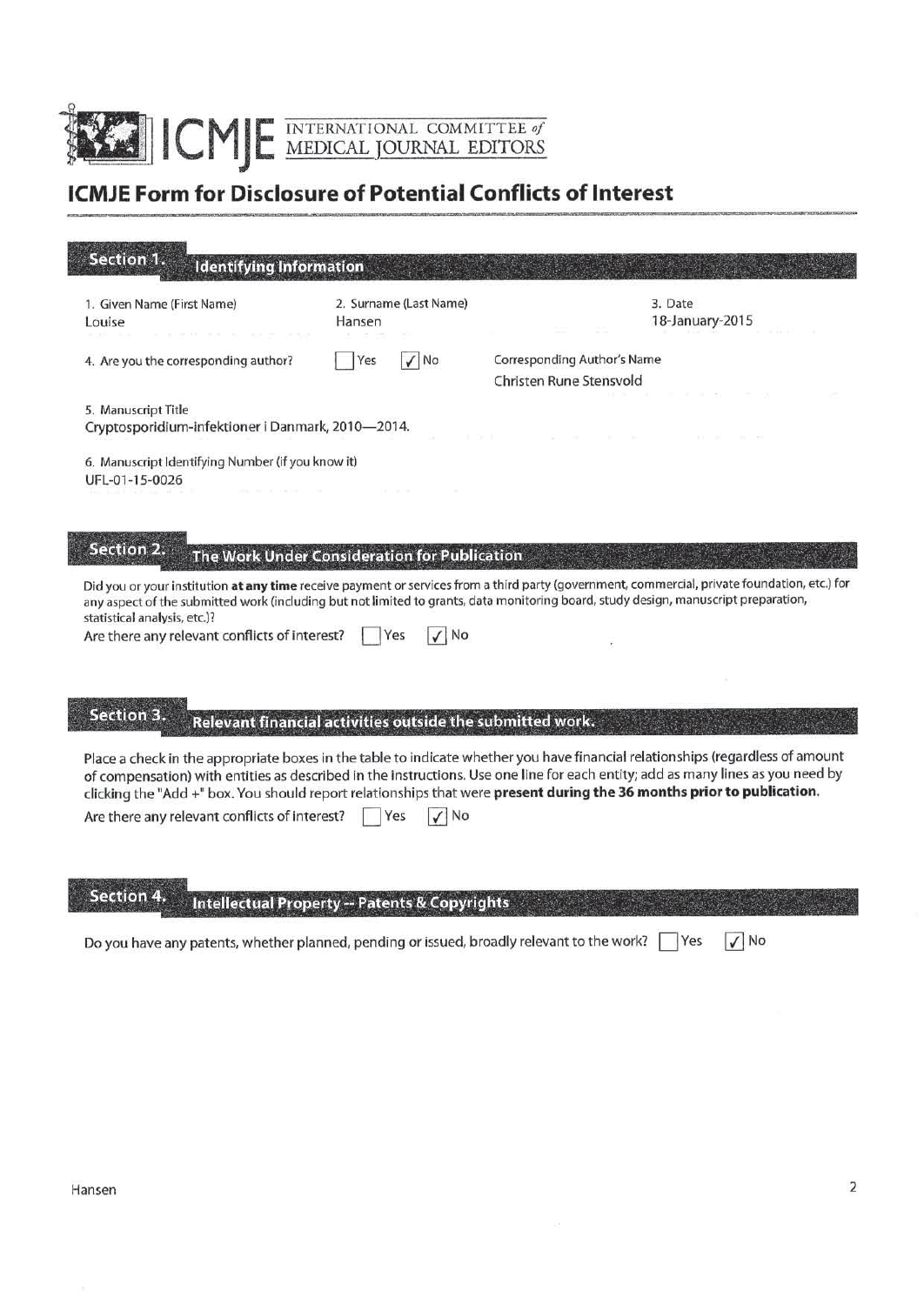

### Section 5. **Relationships not covered above**

Are there other relationships or activities that readers could perceive to have influenced, or that give the appearance of potentially influencing, what you wrote in the submitted work?

Yes, the following relationships/conditions/circumstances are present (explain below):

√ No other relationships/conditions/circumstances that present a potential conflict of interest

At the time of manuscript acceptance, journals will ask authors to confirm and, if necessary, update their disclosure statements. On occasion, journals may ask authors to disclose further information about reported relationships.

#### Section 6. **Disclosure Statement**

Based on the above disclosures, this form will automatically generate a disclosure statement, which will appear in the box below.

Dr. Hansen has nothing to disclose.

### **Evaluation and Feedback**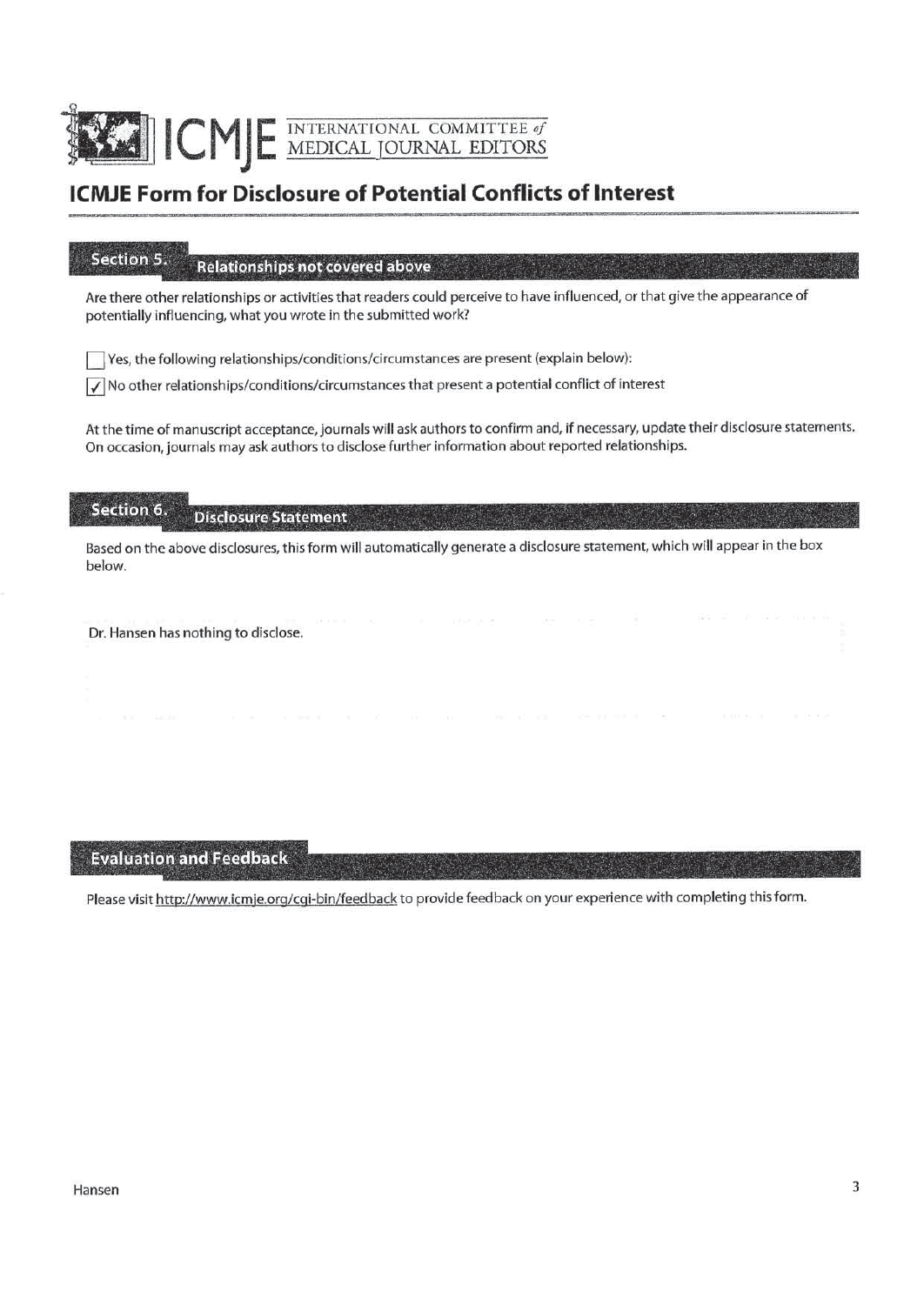

### **Instructions**

l

**The purpose of this form is to provide readers of your manuscript with information about your other interests that could influence how they receive and understand your work. The form is designed to be completed electronically and stored electronically. It contains programming that allows appropriate data display. Each author should submit a separate form and is responsible for the accuracy and completeness of the submitted information. The form is in six parts.** 

### **Identifying information. 1.**

### **The work under consideration for publication. 2.**

This section asks for information about the work that you have submitted for publication. The time frame for this reporting is that of the work itself, from the initial conception and planning to the present. The requested information is about resources that you received, either directly or indirectly (via your institution), to enable you to complete the work. Checking "No" means that you did the work without receiving any financial support from any third party -- that is, the work was supported by funds from the same institution that pays your salary and that institution did not receive third-party funds with which to pay you. If you or your institution received funds from a third party to support the work, such as a government granting agency, charitable foundation or commercial sponsor, check "Yes".

#### **Relevant financial activities outside the submitted work. 3.**

This section asks about your financial relationships with entities in the bio-medical arena that could be perceived to influence, or that give the appearance of potentially influencing, what you wrote in the submitted work. You should disclose interactions with ANY entity that could be considered broadly relevant to the work. For example, if your article is about testing an epidermal growth factor receptor (EGFR) antagonist in lung cancer, you should report all associations with entities pursuing diagnostic or therapeutic strategies in cancer in general, not just in the area of EGFR or lung cancer.

Report all sources of revenue paid (or promised to be paid) directly to you or your institution on your behalf over the 36 months prior to submission of the work. This should include all monies from sources with relevance to the submitted work, not just monies from the entity that sponsored the research. Please note that your interactions with the work's sponsor that are outside the submitted work should also be listed here. If there is any question, it is usually better to disclose a relationship than not to do so.

 For grants you have received for work outside the submitted work, you should disclose support ONLY from entities that could be perceived to be affected financially by the published work, such as drug companies, or foundations supported by entities that could be perceived to have a financial stake in the outcome. Public funding sources, such as government agencies, charitable foundations or academic institutions, need not be disclosed. For example, if a government agency sponsored a study in which you have been involved and drugs were provided by a pharmaceutical company, you need only list the pharmaceutical company.

### **Intellectual Property. 4.**

This section asks about patents and copyrights, whether pending, issued, licensed and/or receiving royalties.

#### **Relationships not covered above. 5.**

Use this section to report other relationships or activities that readers could perceive to have influenced, or that give the appearance of potentially influencing, what you wrote in the submitted work.

### **Definitions.**

**Entity:** government agency, foundation, commercial sponsor, academic institution, etc.

**Grant:** A grant from an entity, generally [but not always] paid to your organization

**Personal Fees:** Monies paid to you for services rendered, generally honoraria, royalties, or fees for consulting , lectures, speakers bureaus, expert testimony, employment, or other affiliations

**Non-Financial Support:** Examples include drugs/equipment supplied by the entity, travel paid by the entity, writing assistance, administrative support, etc**.**

**Other:** Anything not covered under the previous three boxes **Pending:** The patent has been filed but not issued **Issued:** The patent has been issued by the agency **Licensed:** The patent has been licensed to an entity, whether earning royalties or not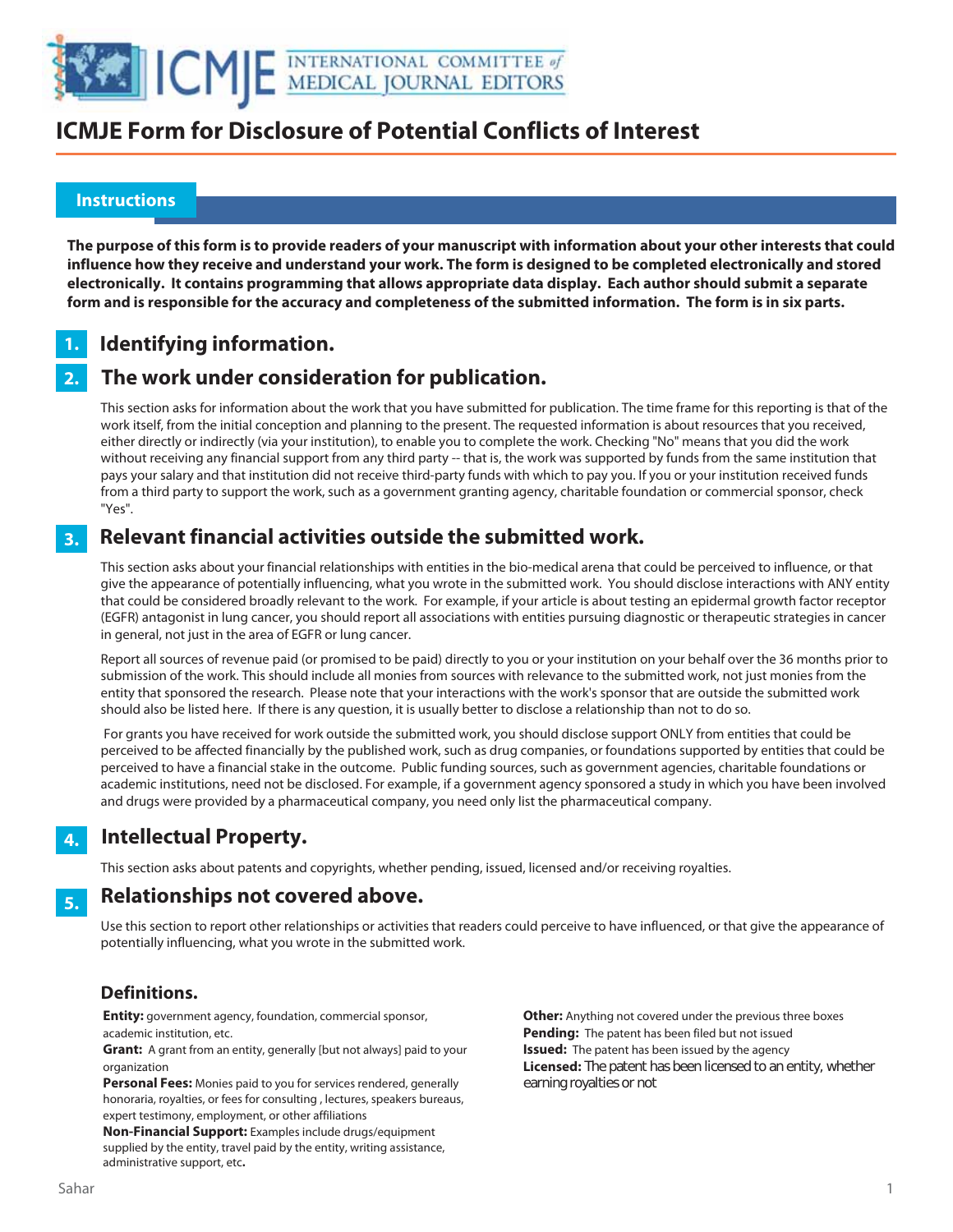

| Section 1.                                        | <b>Identifying Information</b>                   |                                 |                                                        |  |
|---------------------------------------------------|--------------------------------------------------|---------------------------------|--------------------------------------------------------|--|
| 1. Given Name (First Name)<br>Sumrin              |                                                  | 2. Surname (Last Name)<br>Sahar | 3. Date<br>03-February-2015                            |  |
| 4. Are you the corresponding author?              |                                                  | $\sqrt{ N_{0}}$<br>Yes          | Corresponding Author's Name<br>Christen Rune Stensvold |  |
| 5. Manuscript Title                               | Cryptosporidium infections in Denmark, 2010-2014 |                                 |                                                        |  |
| 6. Manuscript Identifying Number (if you know it) |                                                  |                                 |                                                        |  |
|                                                   |                                                  |                                 |                                                        |  |

# **The Work Under Consideration for Publication**

Did you or your institution **at any time** receive payment or services from a third party (government, commercial, private foundation, etc.) for any aspect of the submitted work (including but not limited to grants, data monitoring board, study design, manuscript preparation, statistical analysis, etc.)?

| Are there any relevant conflicts of interest? |  | <b>Yes</b> |  | l√ No |
|-----------------------------------------------|--|------------|--|-------|
|-----------------------------------------------|--|------------|--|-------|

# **Relevant financial activities outside the submitted work. Section 3. Relevant financial activities outset**

Place a check in the appropriate boxes in the table to indicate whether you have financial relationships (regardless of amount of compensation) with entities as described in the instructions. Use one line for each entity; add as many lines as you need by clicking the "Add +" box. You should report relationships that were **present during the 36 months prior to publication**.

Are there any relevant conflicts of interest?  $\Box$  Yes  $\Box$  No

# **Intellectual Property -- Patents & Copyrights**